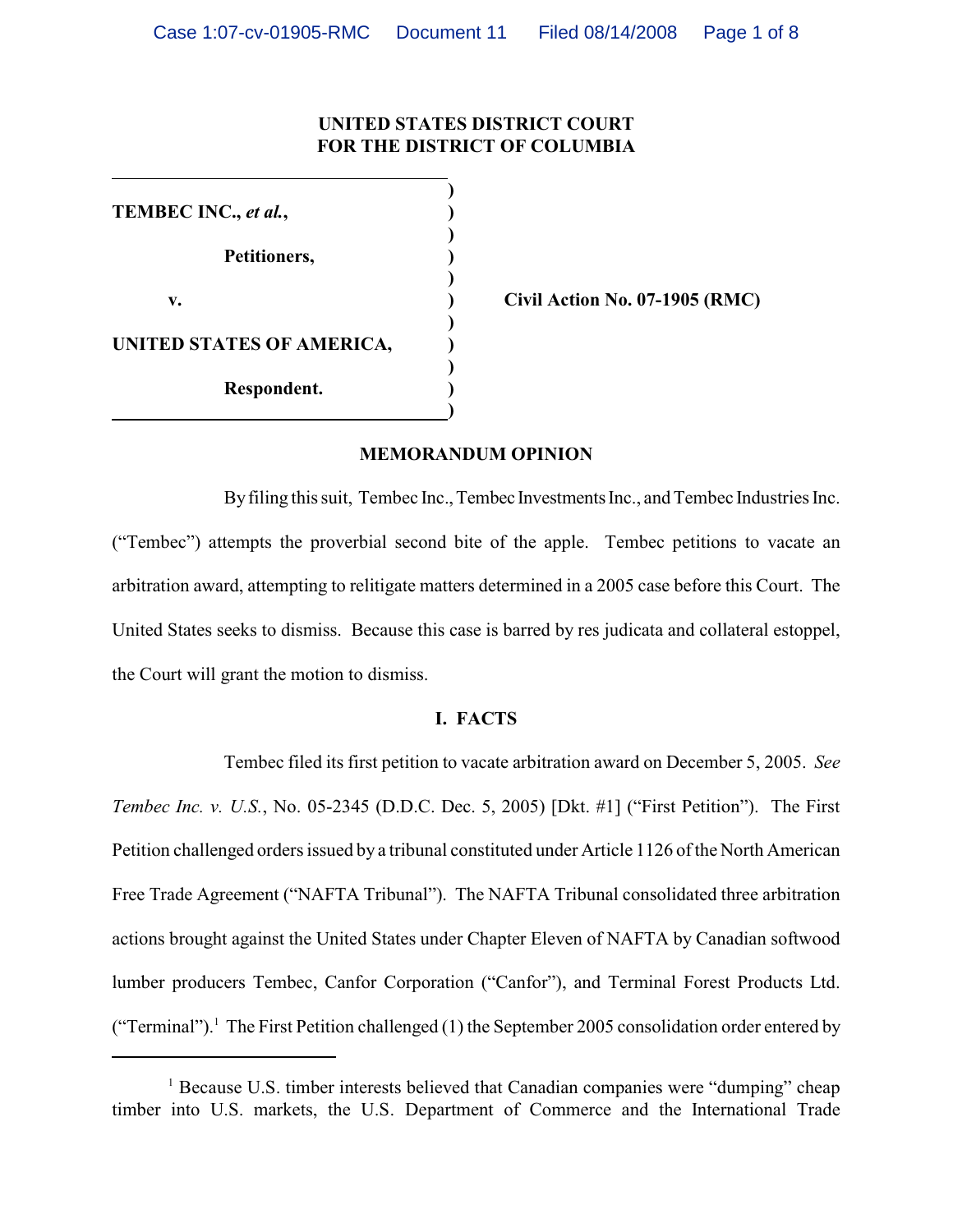the NAFTA Tribunal; (2) the selection of the members of the NAFTA Tribunal; and (3) the NAFTA Tribunal's jurisdiction over Tembec's NAFTA claim. *See* First Pet. ¶¶ 8-13.

On September 12, 2006, while the First Petition was pending, the United States and Canada entered into the Softwood Lumber Agreement ("SLA") in order to resolve the underlying dispute regarding duties imposed on softwood lumber. The SLA included a Settlement of Claims Agreement ("SCA").<sup>2</sup> Tembec received \$242 million in connection with the SLA. *See* Resp.'s Mot. to Dismiss ("Resp.'s Mot."), Ex. D Joint Order on the Costs of Arbitration.

In the meantime, counsel for the United States and Tembec had been negotiating possible dismissal of the First Petition, and on October 12, 2006, Tembec and the United States filed a stipulation of dismissal, agreeing to dismissthe First Petition "with prejudice, subject to the terms and conditions of the Softwood Lumber Agreement of 2006." *Tembec*, No. 05-2345, Stipulation of Dismissal [Dkt. # 25] (hereinafter "Stipulation of Dismissal").<sup>3</sup>

The day after the approval of the Stipulation of Dismissal, the United States took the position before the NAFTA Tribunal that Tembec should bear the entire cost of Tembec's NAFTA

Commission imposed various costs on Canadian imported soft woods through a series of antidumping, countervailing duty, and other determinations. Tembec, Canfor, and Terminal challenged such determinations by filing NAFTA Chapter Eleven claims.

 $\alpha$ <sup>2</sup> Originally, a condition precedent to the SLA was the execution of a "Termination of Litigation Agreement" ("TLA") by all parties to the "Covered Actions" identified in the TLA. The TLA was set forth in Annex 2A of the SLA. When it became apparent to Canada and the United States that the condition precedent would not be met by the target effective date for the SLA, the two governments negotiated modifications to the SLA. As a result, the TLA was replaced with a more limited Settlement of Claims Agreement ("SCA") that addressed the termination of only four actions, including Tembec's 2005 suit on the First Petition. Tembec's NAFTA Chapter Eleven claim was not listed.

<sup>&</sup>lt;sup>3</sup> The Court approved the Stipulation by Minute Order filed October 17, 2006.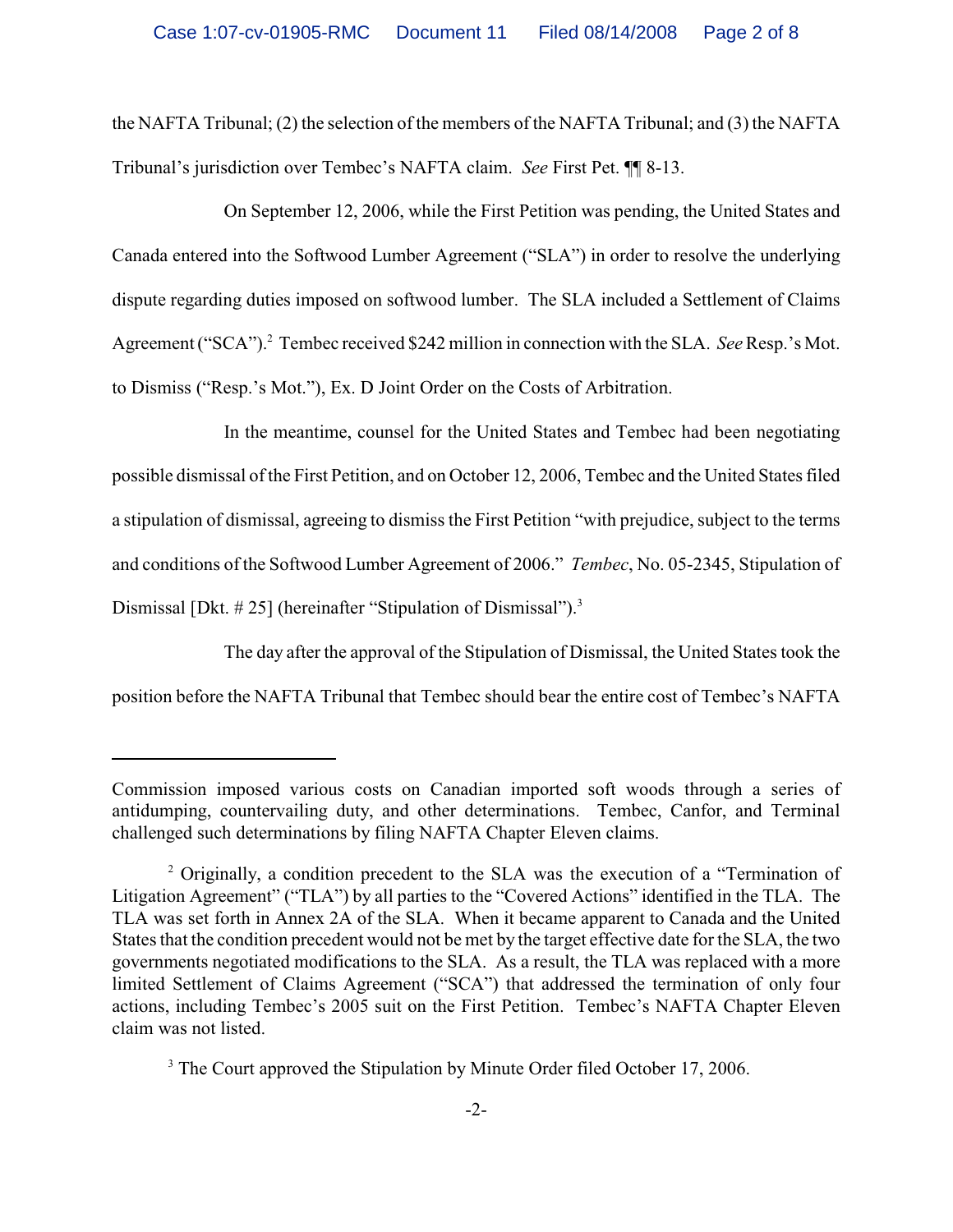Claim, including the United States' attorney fees and costs, according to the rules of the NAFTA Tribunal. Tembec objected and in this Court sought to set aside the Stipulation of Dismissal and reinstate the First Petition. Tembec asserted that it was entitled to such relief under Rule 60(b)(3) because it had been misled by the United States. On April 19, 2007, this Court denied Tembec's request to set aside the Stipulation of Dismissal, finding no evidence that the United States knowingly misled Tembec and no basis to reopen the case. *See Tembec Inc. v. U.S.*, No. 05-2345, 2007 WL 1169346, at \*2 (D.D.C. Apr. 19, 2007). This Court held, "[t]he Stipulation of Dismissal, the SLA, and the SCA are clear and unambiguous; they do not preclude the United States from seeking fees and costs against Tembec related to Tembec's NAFTA Claim." *Id*. at \* . Tembec did not appeal.

After four rounds of written submissions and a hearing, on July 19, 2007, the NAFTA Tribunal entered an award requiring Tembec to pay attorney fees and costs to the United States in the amount of \$271,844.24 and to pay costs to Canfor and Terminal in the amount of \$32,628.15 each (the "Costs Award"). <sup>4</sup> See Resp.'s Mot., Ex. D Joint Order on the Costs of Arbitration at 89-90. On October 19, 2007, Tembec commenced this suit by filing another petition to vacate an arbitration award. *See* Pet. to Vacate Arbitration Award [Dkt. # 1] ("Second Petition"). Like the First Petition, the Second Petition challenges the NAFTA Tribunal's September 2005 consolidation order, the selection of the members of the NAFTA Tribunal, and the NAFTA Tribunal's jurisdiction over Tembec's NAFTA claim. *See* Second Pet. ¶¶ 10-16. The Second Petition also seeks to vacate the Costs Award, asserting that under the SLA the United States agreed to terminate pending litigation, including Tembec's NAFTA Chapter Eleven claim, without costs or fees to be claimed by any party.

<sup>&</sup>lt;sup>4</sup> The Costs Award was released to Tembec on August 2, 2007.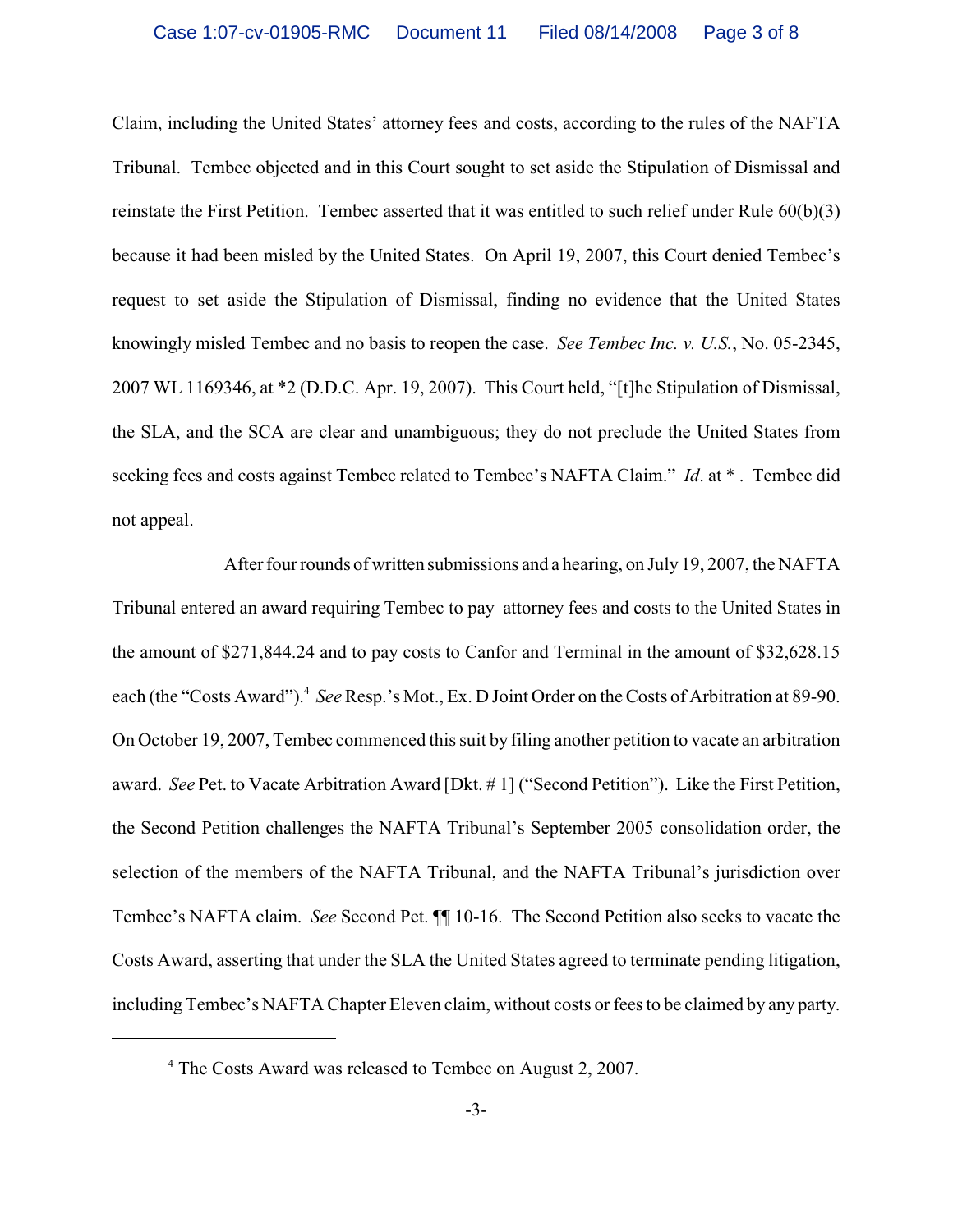*See id*. ¶¶ 21-24. The United States now has filed a motion to dismiss, asserting that the Second Petition is barred by res judicata and collateral estoppel.

#### **II. MOTION TO DISMISS STANDARD**

A motion to dismiss pursuant to Federal Rule of Civil Procedure 12(b)(6) challenges the adequacy of a complaint on its face, testing whether a plaintiff has properly stated a claim. Although a complaint does not need detailed factual allegations, a plaintiff's obligation to provide the grounds of his entitlement to relief "requires more than labels and conclusions, and a formulaic recitation of the elements of a cause of action will not do." *Bell Atl. Corp. v. Twombly*, 127 S. Ct. 1955, 1964-65 (2007) (internal citations omitted).

A court must treat the complaint's factual allegations — including mixed questions of law and fact — as true, drawing all reasonable inferences in the plaintiff's favor. *Macharia v. United States*, 334 F.3d 61, 64, 67 (D.C. Cir. 2003); *Holy Land Found. for Relief & Dev. v. Ashcroft*, 333 F.3d 156, 165 (D.C. Cir. 2003); *see also Aktieselskabet Af 21. Nov. 2001 v. Fame Jeans, Inc.*, No. 07-7105, 2008 U.S. App. LEXIS 9627, at \*14 (D.C. Cir. Apr. 29, 2008) (under Rule 12(b)(6), "a court must construe a complaint liberally in the plaintiff's favor, accepting all of the allegations in the complaint as true, even if doubtful in fact") (citing *Twombly*, 127 S. Ct. at 1965). Even so, the facts alleged "must be enough to raise a right to relief above the speculative level," *Twombly*, 127 S. Ct. at 1965, and the court need not accept as true inferences unsupported by facts set out in the complaint or legal conclusions cast as factual allegations. *Aktieselskabet*, 2008 U.S. App. LEXIS 9627, at \*19 n.4; *Browning v. Clinton*, 292 F.3d 235, 242 (D.C. Cir. 2002). In deciding a 12(b)(6) motion, the Court may consider only "the facts alleged in the complaint, documents attached as exhibits or incorporated by reference in the complaint, and matters about which the Court may take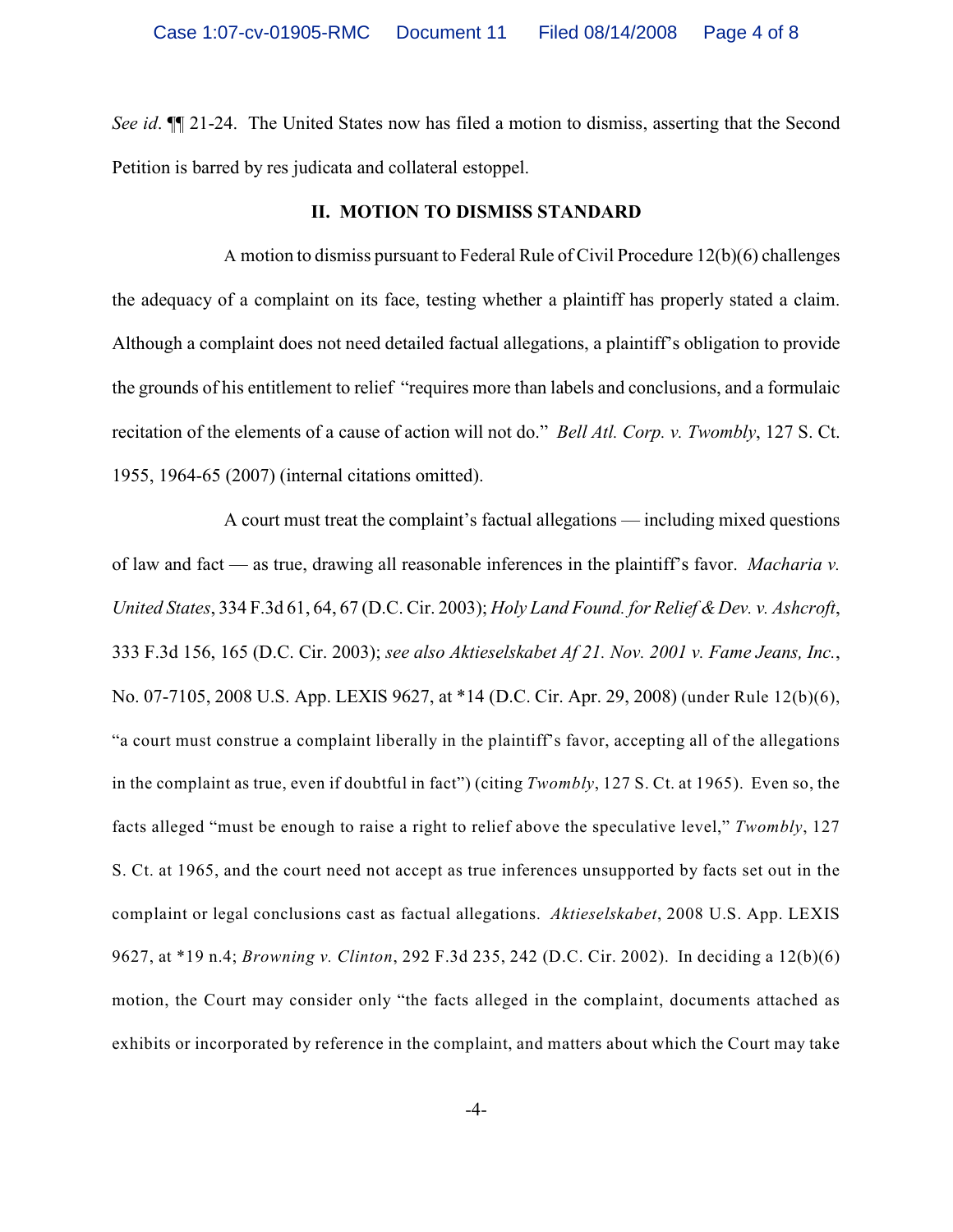judicial notice." *Gustave-Schmidt v. Chao*, 226 F. Supp. 2d 191, 196 (D.D.C. 2002) (citation omitted).

### **III. ANALYSIS**

#### **A. Res Judicata**

Under the doctrine of *res judicata*, also known as claim preclusion, "a judgment on the merits in a prior suit bars a second suit involving identical parties or their privies based on the same cause of action." *Parklane Hosiery Co. v. Shore*, 439 U.S. 322, 327 n.5 (1979); *Apotex Inc. v. FDA*, 393 F.3d 210, 217 (D.C. Cir. 2004). "*Res judicata* plays a central role in advancing the 'purpose for which civil courts have been established, the conclusive resolution of disputes within their jurisdictions.'" *Id.* (quoting *Montana v. United States*, 440 U.S. 147, 153 (1979)). "To preclude parties from contesting matters that they have had a full and fair opportunity to litigate protects their adversaries from the expense and vexation attending multiple lawsuits, conserves judicial resources, and fosters reliance on judicial action by minimizing the possibility of inconsistent decisions." *Montana*, 440 U.S. at 153-54. In short, the doctrine embodies the principle "that a party who once has had a *chance* to litigate a claim before an appropriate tribunal usually ought not to have another chance to do so." *SBC Comms. Inc. v. FCC*, 407 F.3d 1223, 1229 (D.C. Cir. 2005) (quoting the Restatement (Second) of Judgments ch. 1 at  $6(1982)$ ).<sup>5</sup> In sum, the four *res judicata* elements traditionally applied

 $5$  The D.C. Circuit has "embraced the Restatement (Second) of Judgments' pragmatic, transactional approach to determining what constitutes a cause of action" for *res judicata* purposes. *U.S. Indus., Inc. v. Blake Constr. Co.*, 765 F.2d 195, 205 (D.C. Cir. 1985). "In addressing the cause-of-action question, the Restatement speaks in terms of a transaction or series of transactions and gives 'weight to such considerations as whether the facts are related in time, space, origin, or motivation, whether they form a convenient trial unit, and whether their treatment as a unit conforms to the parties' expectations or business understanding or usage.'" *Id.* (quoting the Restatement (Second) of Judgments § 23(2) (1982)). The Restatement approach reflects the trend requiring a plaintiff to present in one suit all claims for relief that he may have arising out of the same transaction or occurrence. *Id.*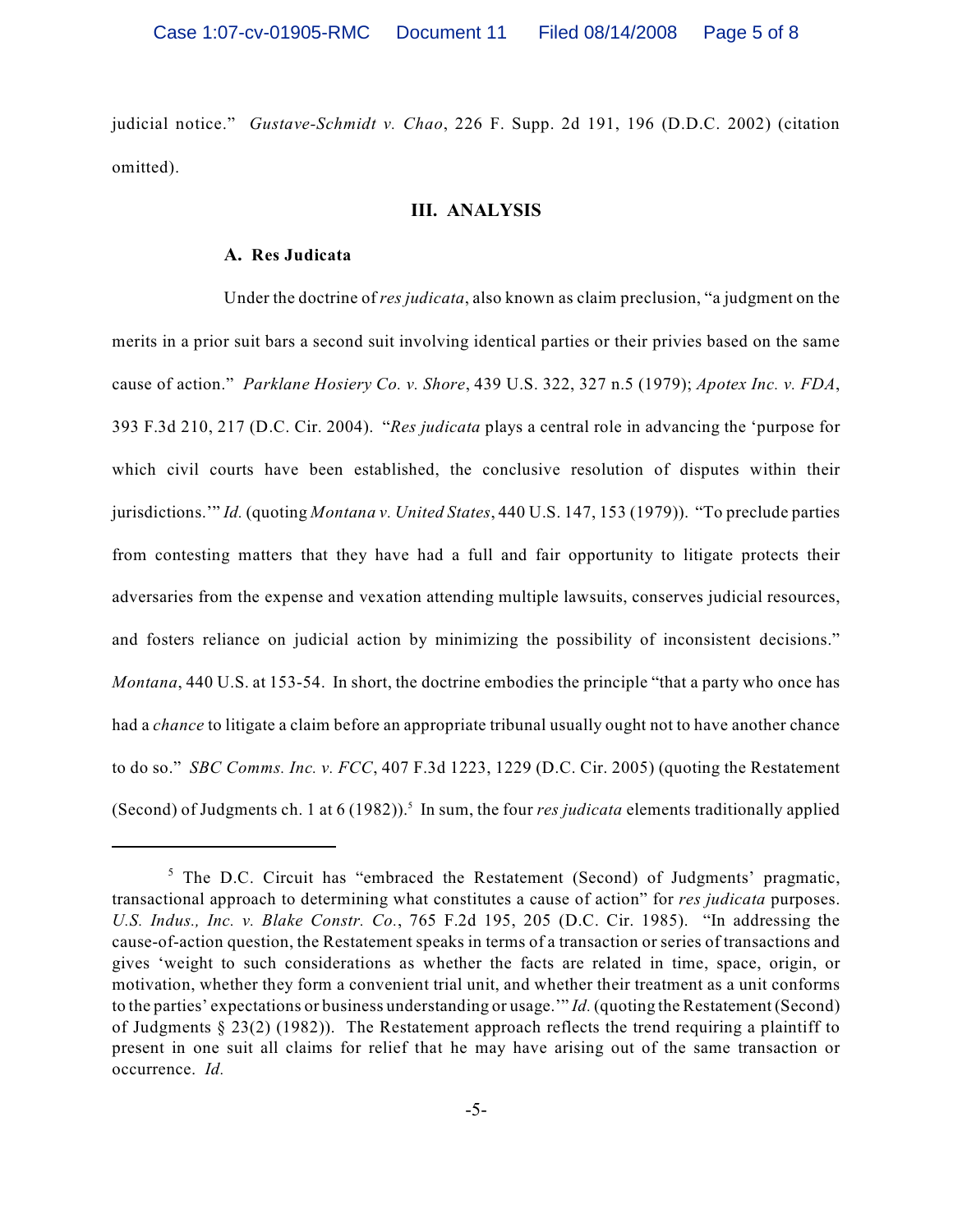by this Court are: (1) an identity of parties; (2) a judgment from a court of competent jurisdiction; (3) a final judgment on the merits; and (4) an identity of the cause of action. *See, e.g.*, *Am. Forest Res. Council v. Shea*, 172 F. Supp. 2d 24, 29 (D.D.C. 2001); *see also U.S. Indus.*, 765 F.2d at 205.

Tembec contends that res judicata does not apply to the Second Petition because it seeks to vacate the Costs Award, a "new and different award never previously before the Court." Pet.'s Opp'n at 1. Specifically, Tembec argues that res judicata bars claims that were decided or could have been decided in a prior lawsuit, and that Tembec could not have challenged the July 19, 2007 Costs Award in the 2005 suit because the Costs Award was issued after the Stipulation of Dismissal and after this Court's denial of Tembec's Rule 60(b) motion.

Res judicata applies where there is an identity of the causes of action, *Am. Forest Res. Council*, 172 F. Supp. 2d at 29, *i.e*., where the cases are based on the "same nucleus of facts." *Page v. United States*, 729 F.2d 818, 820 (D.C. Cir. 1984). Res judicata bars Tembec from relitigating the issues regarding the NAFTA Tribunal's September 2005 consolidation order, the selection of the members of the NAFTA Tribunal, and the NAFTA Tribunal's jurisdiction over Tembec's NAFTA claim because these precise issues were raised in the First Petition and the First Petition was dismissed with prejudice pursuant to the parties' Stipulation of Dismissal. There was a final judgment on the merits in the 2005 suit — a stipulation of dismissal with prejudice under Federal Rule of Civil Procedure 41(a)(1) is a final adjudication on the merits that bars future suits based on the same cause of action. *Samuels v. N. Telecom, Inc.*, 942 F.2d 834, 836-37 (2d Cir. 1991). While Tembec could have litigated these claims in the 2005 suit, instead it chose to settle the dispute and receive \$242 million. Tembec cannot bring suit on these same issues here. It is not relevant that the First Petition challenged the NAFTA Tribunal's authority to award fees and costs and the Second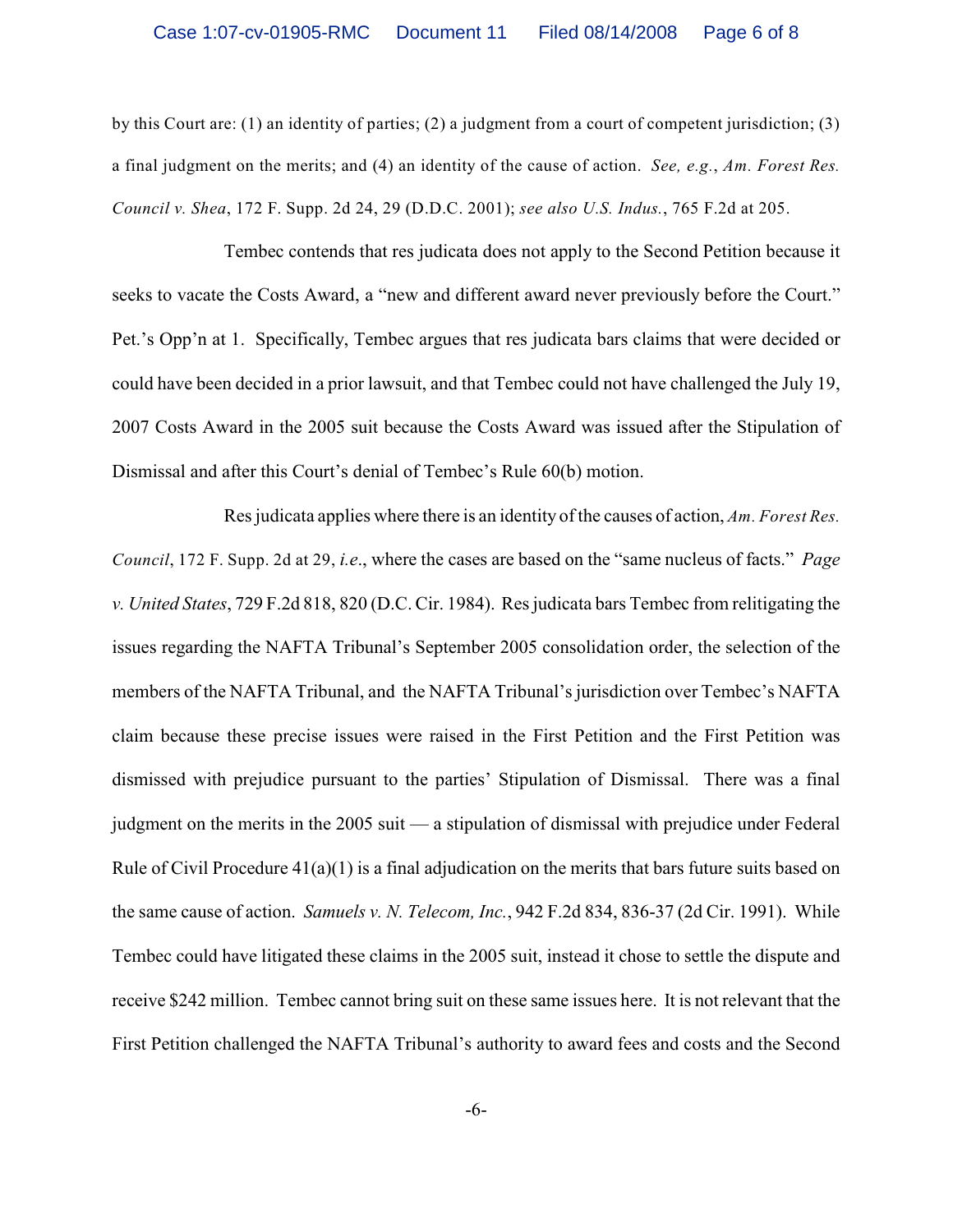Petition challenges the actual Costs Award. Notably, the Second Petition does not seek to modify or amend the amount of fees and costs. It seeks to vacate the Costs Award based on the very same nucleus of facts raised in the First Petition, contending that the NAFTA Tribunal's consolidation order was invalid, that the NAFTA Tribunal panel itself was improperly constituted, and that the NAFTA Tribunal lacked jurisdiction. Further, although the NAFTA Tribunal did not enter the Costs Award until after the October 2006 Stipulation of Dismissal, the NAFTA Tribunal specifically reserved the issue of fees and costs in January of 2006, nine months before the joint Tembec/U.S. Stipulation of Dismissal. *See* Resp.'s Mot., Ex. D Joint Order on the Costs of Arbitration at 11.<sup>6</sup>

### **B. Collateral Estoppel**

Under the doctrine of collateral estoppel, or issue preclusion, an issue of fact or law that was actually litigated and necessarily decided is conclusive in a subsequent action between the same parties or their privies. *Allen v. McCurry*, 449 U.S. 90, 94 (1980); *Yamaha Corp. v. United States*, 961 F.2d 245, 254 (D.C. Cir. 1992). Like res judicata, collateral estoppel relieves parties of the cost and vexation of multiple lawsuits, conserves judicial resources, prevents inconsistent decisions, and encourages reliance on adjudication. *Montana*, 440 U.S. at 153-54.

Tembec protests the application of collateral estoppel, asserting that none of the issues

 $<sup>6</sup>$  The cases Tembec cites in support of its argument are not on point. In each case, the</sup> plaintiff did not file a second suit based on the same nucleus of facts as an earlier case, but instead dealt with circumstances that did not exist at the time of the earlier claim. *See, e.g.*, *Lawlor v. Nat'l Screen Serv. Corp.*, 349 U.S. 322, 327-28 (1955) (plaintiffs were not barred from bringing another antitrust suit against the same party based on anticompetitive conduct that occurred after the first case was dismissed); *Stanton v. District of Columbia Court of Appeals*, 127 F.3d 72, 78 (D.C. Cir. 1997) (plaintiff was not barred by res judicata from bringing a new lawsuit based events that occurred after the judgment in the earlier cases). A claim for attorney fees is not a claim separate and apart from the claims of the underlying suit just because the claim for attorney fees arises later. *U.S. Indus.*, 765 F.2d at 206.